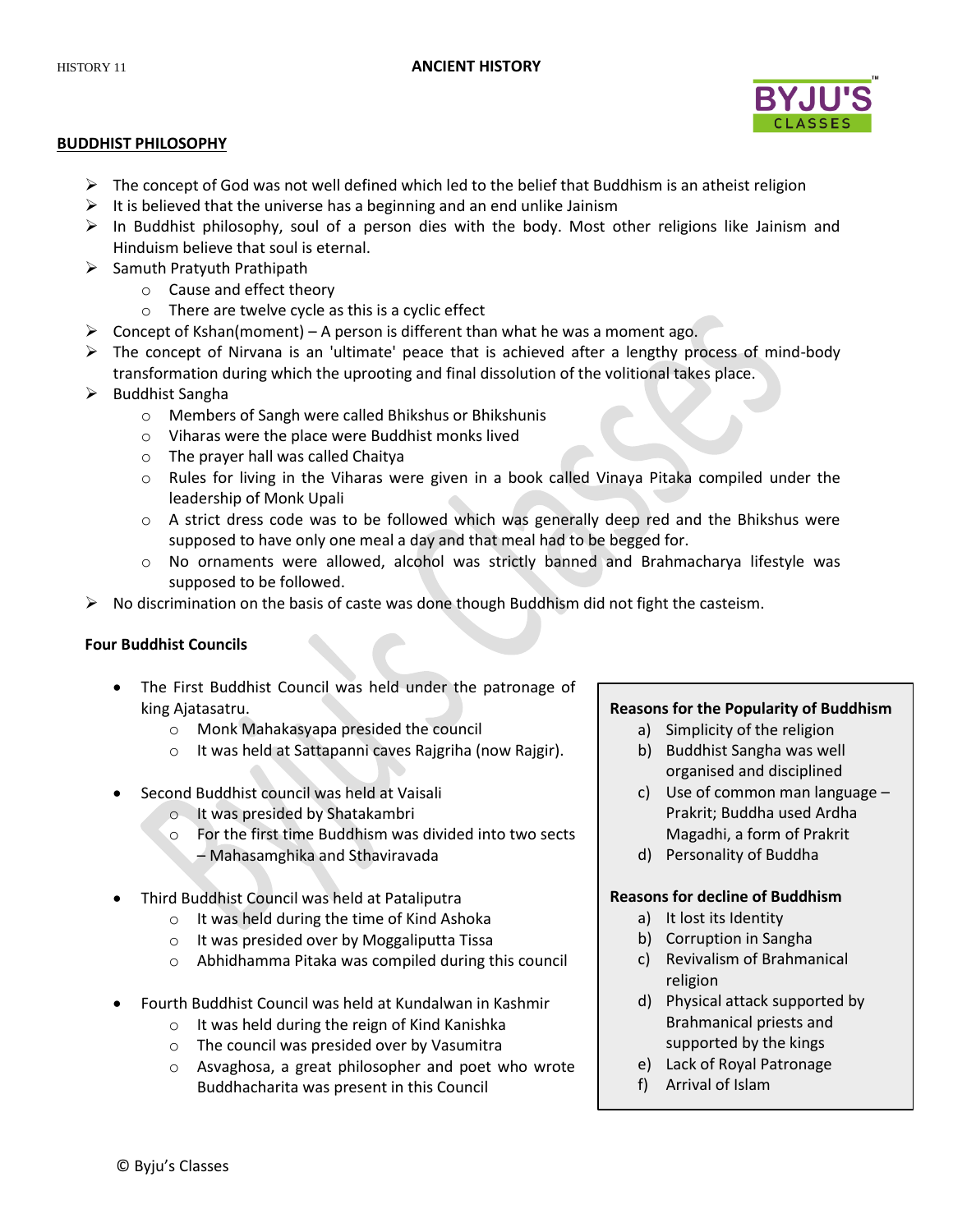# **MAURYAN DYNASTY**

- $\triangleright$  The Mauryan Dynasty was founded by Chandragupta Maurya who was the king from 321 to 298 B.C.
- $\triangleright$  The other important rulers of this dynasty were Bindusara and Ashoka.

# **Chandragupta Maurya**

- Greeks called him Sandrokottos or Androkottos
- According to Puranas he was the son of Dhana Nanda
- He killed his father and became the king with the help of a man named Chanakya, also known as Vishnu Gupta
- With the help of Chanakya he became the king of Magadha. Pataliputra became his capital.
- He defeated Seleucus Nicator who became his friend later. Nicator also sent an ambassador **Megasthenes** to Chandragupta's court in 304 BC
- Accounts of Megasthenes are found in a book written by him called **Indika.**
- Chandragupta was the empire builder of Mauryan Empire
- He introduced an organised revenue system
- He divided the empire into four provinces
- During his last days, Chandragupta migrated to Sharavanabelagola with a Jain scholar and performed Santhara or Sallekhan i.e. fast to death.
- $\triangleright$  Kautilya's Arthashastra mentions 18 Tirthas (head posts) and 28 Adhyakshas. These helped in managing the empire.
- Mantri (Prime Minister) and Chief Priest were the important posts in the empire and it is believed that Chanakya (Kautilya) held both the posts during the reign of Chandragupta Maurya and Bindusara.
- **Bhaga** was one of the most important tax collected
- $\triangleright$  Hiranya was cash only tax
- $\triangleright$  Pranaya was the tax collected during emergency period
- $\triangleright$  The coins used were made of silver, copper or bronze and were called Karshapana or Pana

# **According to Kautilya, the elements of the state are:-**

- 1. The King 5. Fort
- 2. Minister 6. Army
- 3. Country 7. Ally
- 4. Treasury

# **Indika**

- o Megasthenes mentioned that there were 7 classes in India
- o These were Philosophers, craftsmen, soldiers, inspectors, counsellors & chauffeurs
- $\circ$  The state collects 1/4<sup>th</sup> of the produce as revenue
- o Pataliputra was 16-18 km long and 323.5 km wide

# **The Province Capitals were:-**

- 1. North Taxila 2. South – Suvarnagiri 3. East – Tosali
- 4. West Ujjain

**The ARTHASHASTRA mentions the important functionaries known as MAHAMATRA or TIRTHAS. These are:-**

- 1. YUVARAJA: Crown prince 2. SENAPATI: Commander-in-Chief 3. MANTRIPARISHAD ADHYAKSHA: Head of the council of Ministers 4. MANTRIN: Minister 5. PUROHITA: Chaplain 6. DAUVARIKA: Palace usher 7. ANTARVAMSIKA: Officer of the Royal Harem 8. PRASASTA; Minister in charge of Encampment 9. SAMAHARTA: Chief Revenue collector 10. SANNIDHATA: Controller of Stores 11. NAYAKA: Commandant 12. PRADESTA: Magistrate 13. KARMANTIKA: Chief Architect 14. DANDA PALA: Chief Army officer 15. DURGA PALA: Officer-in-charge of Fort
	- 16. ANTAPALA: Officer-in-charge of Frontier post
	- 17. ATAVIKA: Chief of the Forest tribe